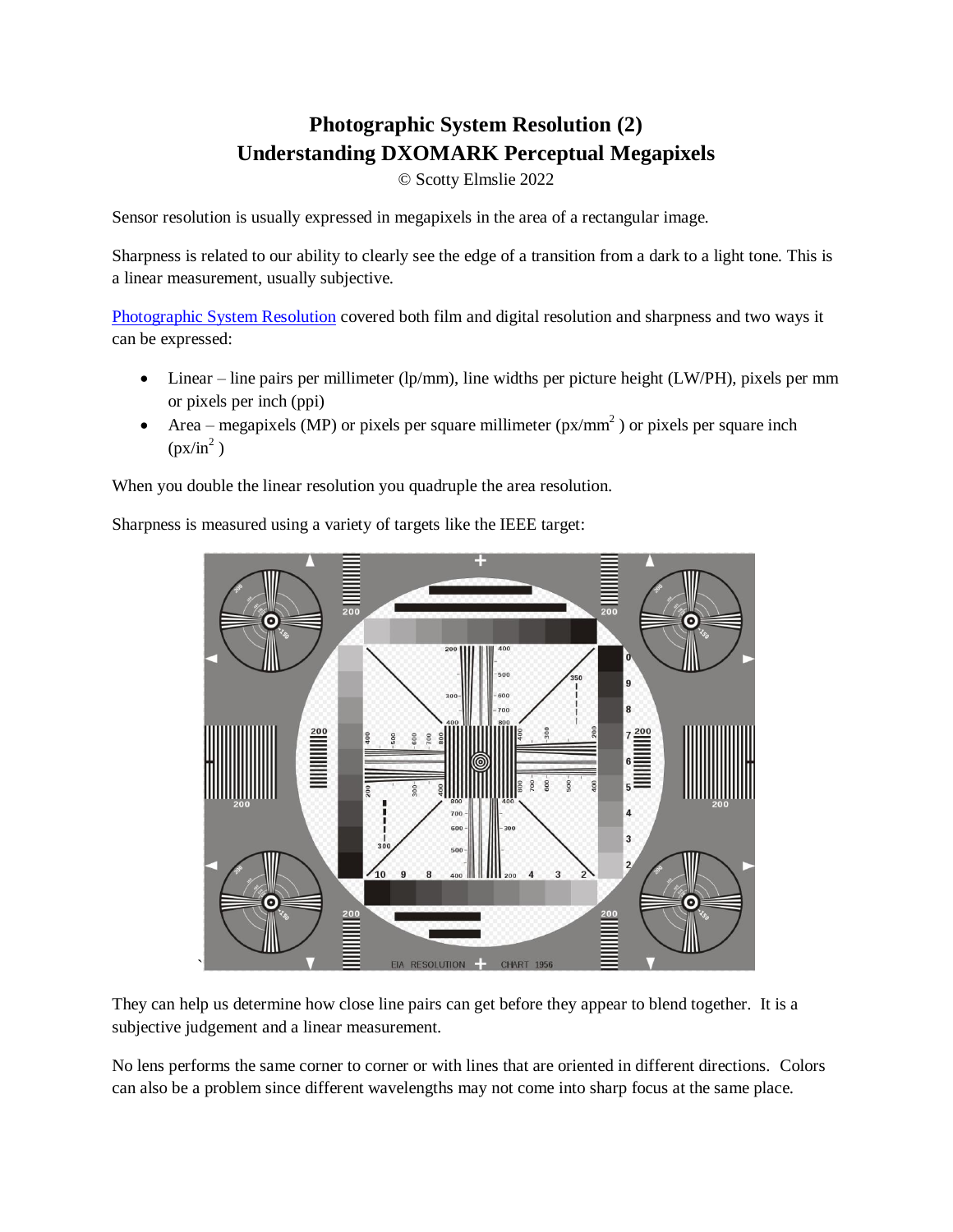Prime lenses have a single best aperture setting for peak sharpness. Zoom lenses also have an optimal focal length. Nevertheless, all of these different measurements can ultimately be reduced to a single lp/mm value.

Lenses cover a limited image circle and are normally designed for a particular format. If they are use with a smaller sensor format the average lp/mm value might be different. But if they are used on a sensor larger than their intended format the light falls off at the corners and there is no point in calculating their linear resolution.

Image megapixels are expressed as a nominal (objective) value, the product of the dimensions of the image in pixels. For example, an image that is 4000 pixels high and 6000 pixels wide has 24,000,000 or 24.0MP.

The color filter array (CFA) causes a significant degradation in linear sharpness but almost none in area MP resolution. A Bayer array, is a mosaic of 50% green, 25% red and 25% red blue filters. When these are combined into individual red/green/blue (RGB) pixels the sharpness is cut almost in half. The Fuji X-Trans array has slightly different proportions, 56% green, 22% red and 22% red blue filters and the loss of sharpness is about the same.

Removing the CFA can lead to much sharper B&W images. After removing the CFA from a 24MP Sony A7 II the results using the same Micro-Nikkor 60mm f/2.8D were compared to a B&W conversion from a 45.75MP Nikon Z7. The results at the same size (24MP at 100%) were indistinguishable, the resolution of the 24MP sensor just about doubled.

And as with lenses, the linear resolution is affected by direction. Horizontal and vertical lines have a slightly better linear resolution than diagonal lines. In addition to the CFA there is a UV filter to block invisible ultraviolet and an IR filter to block invisible infrared light. Some sensors also have an antialiasing or optical low pass filter (OLPF) to avoid moiré interference patterns. All of these filters can degrade sharpness.

# **Calculating system resolution**

In order to calculate system resolution both the sensor and the lens resolution need to be expressed as either an area resolution:

$$
1/SystemMP = 1/LensMP + 1/SensorMP
$$

or as the square of a linear resolution  $\left(\frac{lp}{mm}\right)^2$ .

 $1/Rs^2 = 1/Rl^2 + 1/Rd^2$ 

where all of the terms are in lp/mm: Rs is the system resolution Rl is the lens resolution Rd is the digital sensor resolution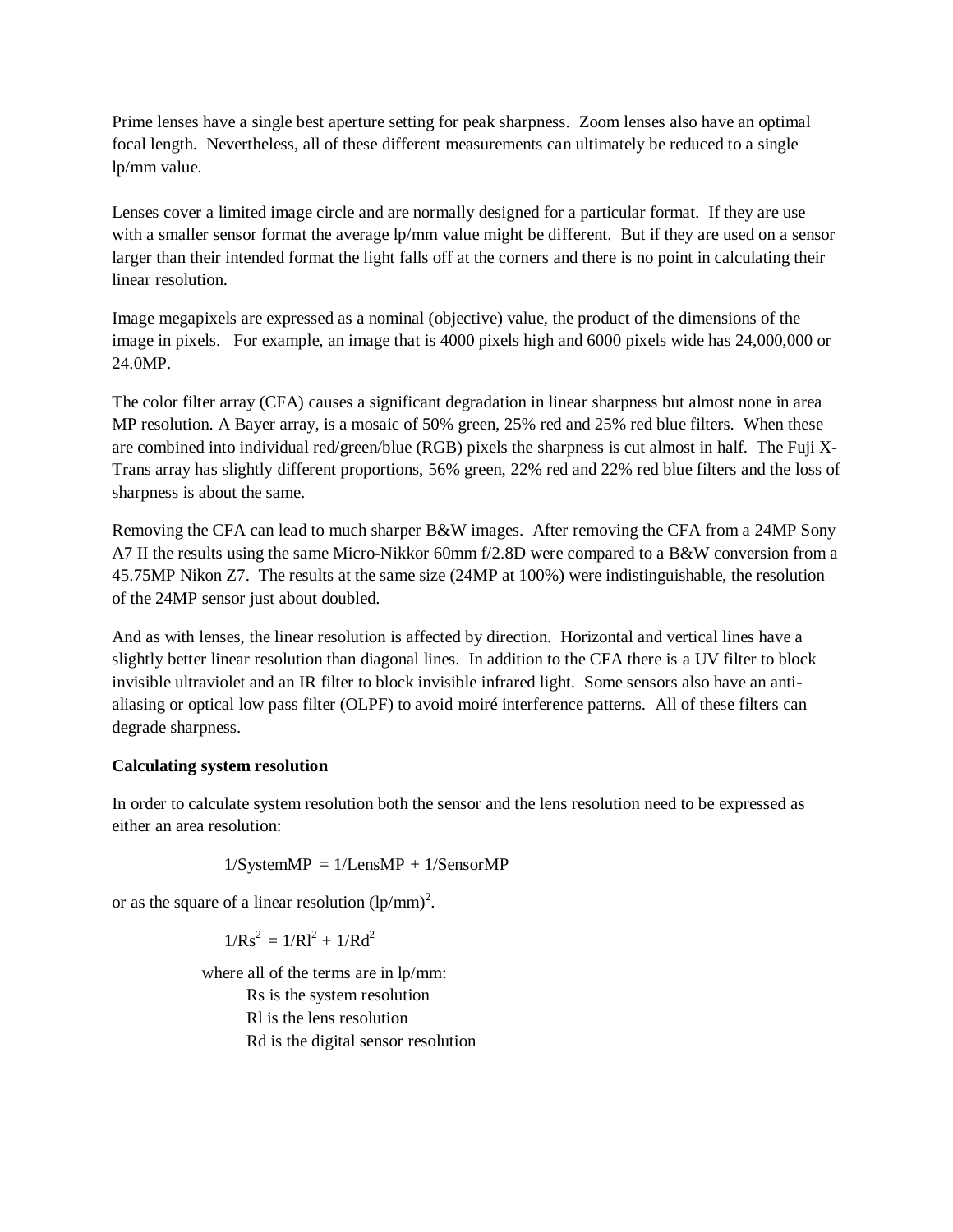[DXOMARK Camera lens rankings](https://www.dxomark.com/Lenses/) report the sharpness of a lens as the system resolution of the lens combined with a specific sensor. They use area MP resolution because it eliminates all of the squares and square roots and makes it easier to understand. The following examples explain how this comes together.

Suppose that you have a 16MP sensor and a lens also capable of resolving 16MP.

 $1/16 + 1/16 = 1/8$  system resolution = 8MP

That's not a particularly good lens resolution and the result is not very impressive. But suppose you replaced it with a lens that is twice as sharp. Since sharpness is a linear concept it would need to have an area resolution 4x greater, 64MP.

 $1/64 + 1/16 = 5/64$  system resolution = 12.8MP

That's much better but the lens would probably cost more than 4 times as much. Now double the sharpness again.

 $1/256 + 1/16 = 17/256$  system resolution = 15.06MP

Even with a lens that good and expensive the system resolution cannot go above the sensor resolution.

If we keep the original lens and increase the sensor resolution to 64MP and 256MP. The system resolution would never go above the lens resolution. But now the camera is very expensive or not even made yet.

So the only sensible approach is to create a better lens that works well with a better sensor.

#### **How to calculate the lens MP**

System MP is perceptual (somebody has to perceive it) so it's not something that can be calculated directly.

You cannot mathematically convert lens lp/mm into megapixels. Instead, you determine the system resolution (that's where "perceptual" comes in) of the lens mounted on the camera with the highest available sensor resolution. When you remove the effect of the sensor resolution you will be left with the lens resolution.

$$
1/SystemMP - 1/SensorMP = 1/LensMP
$$

Now that we know the lens resolution we can use it to calculate the system resolution for that lens with any other sensor.

 $1/LensMP + 1/SensorMP = 1/SystemMP$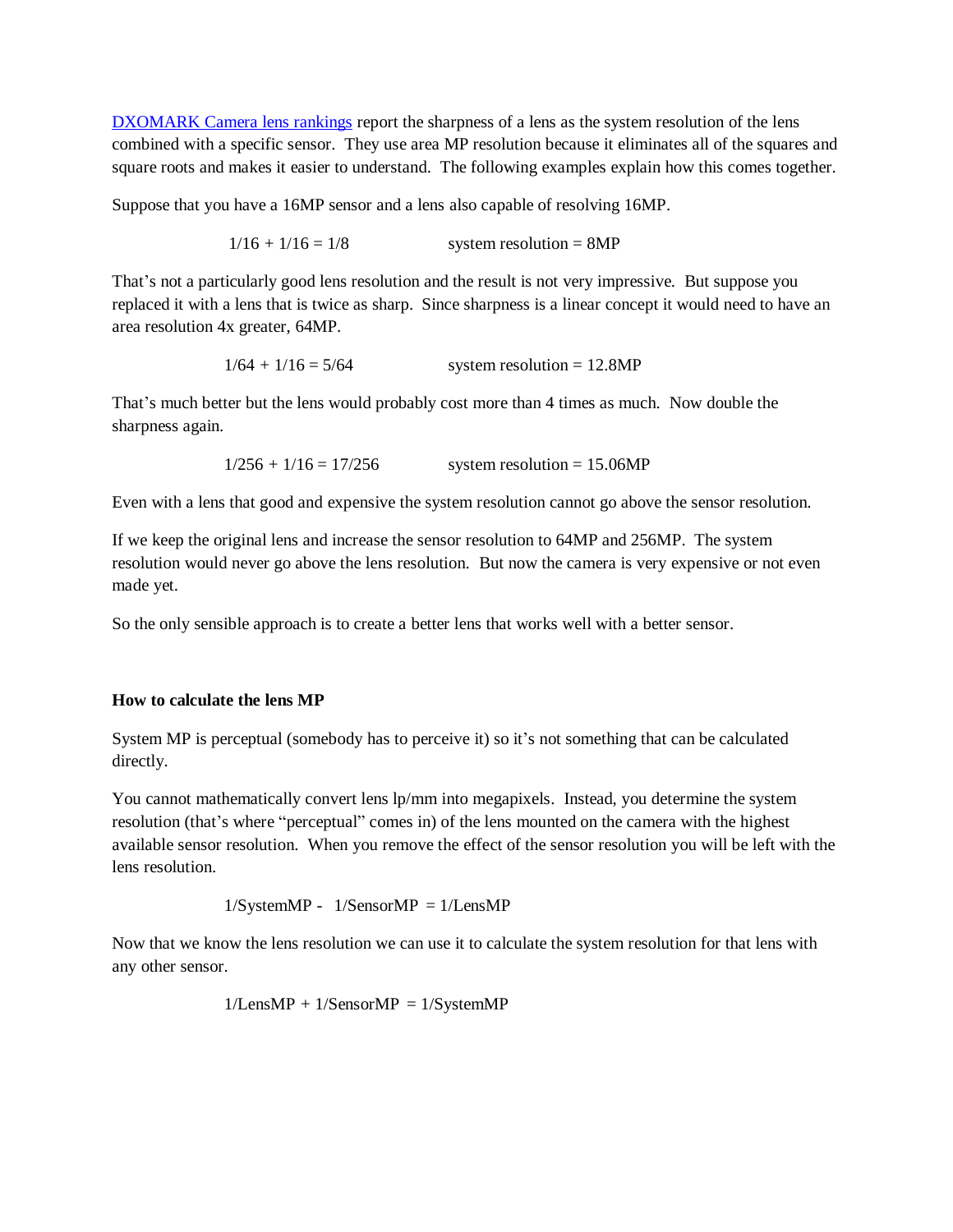| 50mm f/1.8G |       |     |     |  |
|-------------|-------|-----|-----|--|
|             | МP    | PMP | LMP |  |
| D700        | 12.2  | 9   | 34  |  |
| Df          | 16.43 | 13  | 62  |  |
| D610        | 24.49 | 16  | 46  |  |
| D810        | 36.56 | 22  | 55  |  |
| D850        | 45.75 | 25  | 55  |  |
|             |       |     |     |  |

The accuracy of the estimation increases as the sensor MP increases.

The lens MP (LMP) is calculated by subtracting 1/MP term (the sensor's MP) from 1/PMP, DXOMARK's published perceptual megapixels to get 1/LMP then invert the result to get LMP.

To test this, PMP' is calculated by subtracting 1/SensorMP from 1/LensMP and inverting the result.

| 50mm f/1.8G MPI |         |      |  |  |
|-----------------|---------|------|--|--|
| Lens MP         | 55      |      |  |  |
|                 | DxO PMP | PMP' |  |  |
| D700            | 9       | 10   |  |  |
| Df              | 13      | 13   |  |  |
| D610            | 16      | 17   |  |  |
| D810            | 22      | 22   |  |  |
| D850            | 25      | 25   |  |  |
|                 |         |      |  |  |

This comes within +/-1 of the published DXOMARK perceptual MP. But since the published PMP was rounded off, the deviation may be as little as +/-0.5 MP.

The same is true of lens MP taken directly from the lens as a linear measure of sharpness. Someone has to look at the result and decide at what point the lines are blurred together for anyone to say, "That's the limit." No matter how much math and algebra you throw at it it's still a matter of perception.

The bottom line is that pixels can be objectively counted but everything else depends on somebody's perception.

We can modify perceived sharpness in an image by adjusting the acutance. If it is overdone the transition from a dark to a lighter tone might look unnatural.

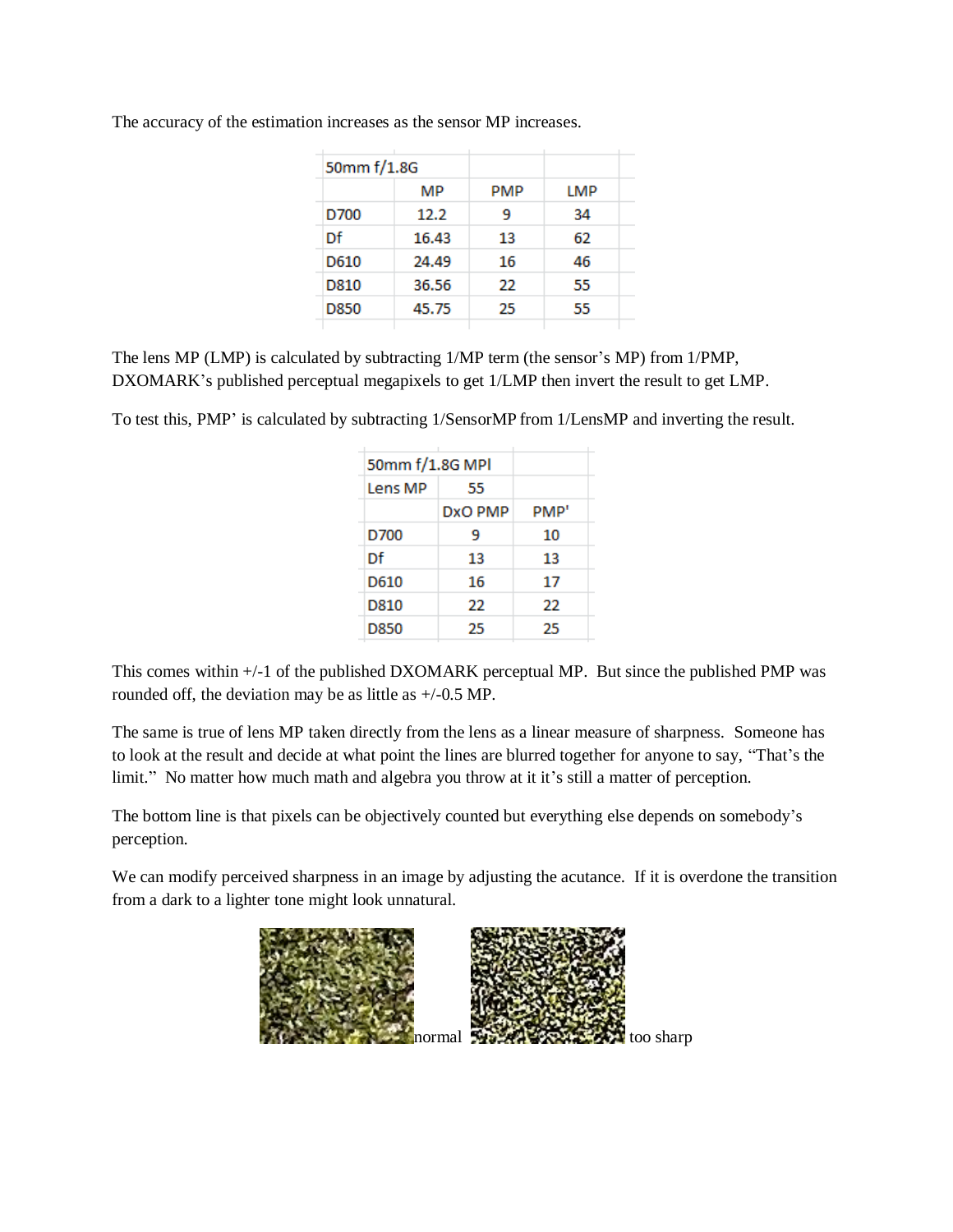### **Different sensor sizes**

Here are four different lenses mounted on a D750 that has an Fx full frame sensor and 24.32MP:

| Model                                           | <b>DXOMARK Score</b> | <b>Sharpness</b> |
|-------------------------------------------------|----------------------|------------------|
| Nikon AF Nikkor 50mm f/1.8D<br>On: Nikon D750   | 29                   | 19               |
| Nikon AF-S Nikkor 50mm f/1.4G<br>On: Nikon D750 | 31                   | 18               |
| Nikon AF Nikkor 50mm f/1.4D<br>On: Nikon D750   | 33                   | 18               |
| Nikon AF-S NIKKOR 50mm f/1.8G<br>On: Nikon D750 | 30                   | 17               |

Here are the same four lenses mounted on a D7100, a Dx crop sensor with 24.26MP:



The drop in system resolution is because less of the lens's projected image is used by the smaller sensor. It also captures a smaller image and provides the field of view of a 75mm lens on a full frame sensor. But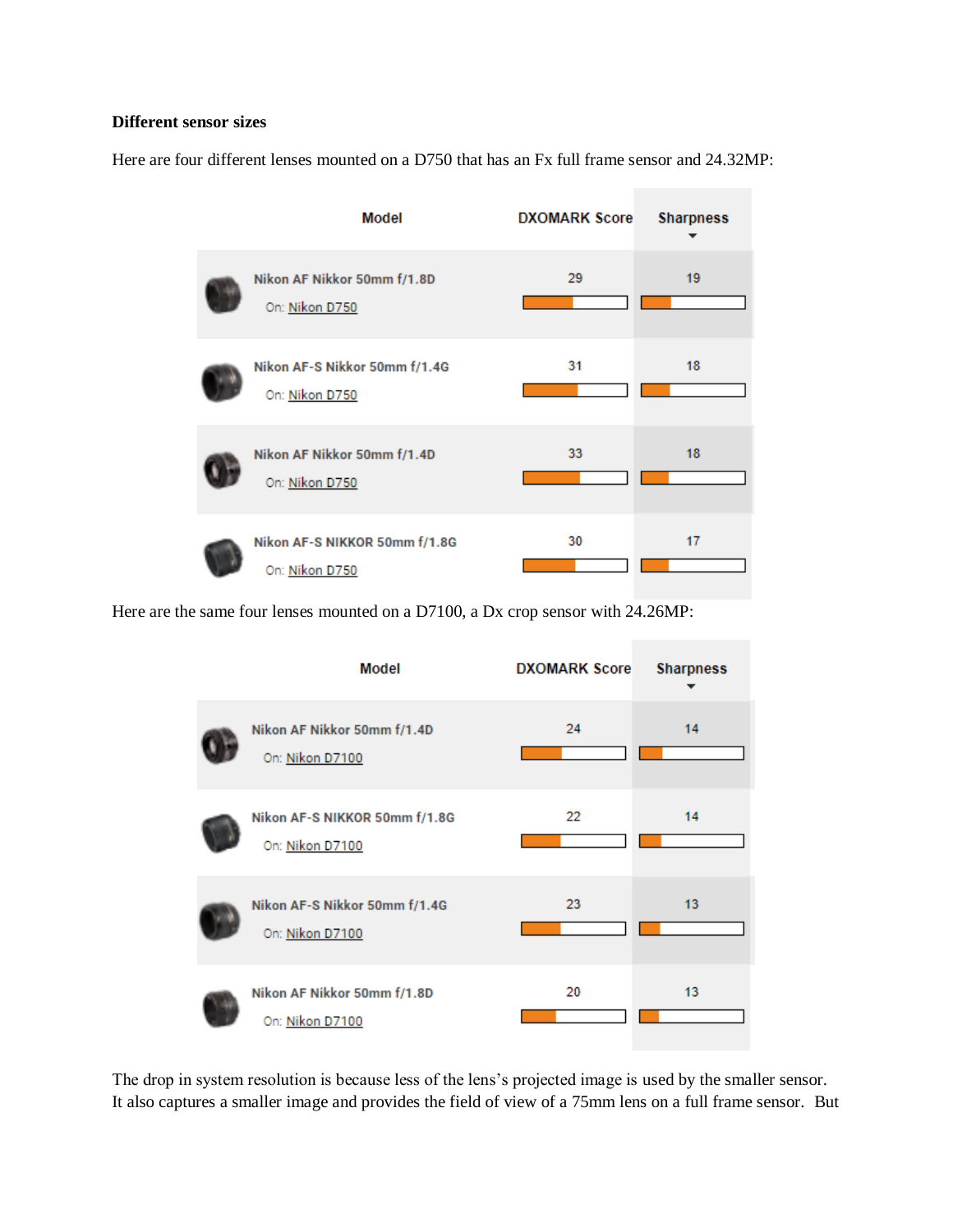the main difference is that the image from the smaller sensor needs to be enlarged more to make a print the same size as the one from the larger sensor. Cropping and enlarging will always make the edges appear less sharp. It also reduces the apparent depth of field.



To capture about the same field of view we would have to use a 35mm lens on the smaller sensor:

Of course, different lenses will have different resolution. But notice the difference in performance between the Nikkor 35mm f/1.8G ED and the Dx Nikkor 35mm f/1.8G. The Fx lens costs 3x as much and it performs much better on a full frame camera.

# **Reality check – How many MP do we really need?**

We may have been led to believe that we should spend lots of money on high resolution lenses and sensors. That's great for the camera industry but hard on your wallet.

There has been a lot of 35mm film photography that produced excellent images for decades with lens resolutions that might be considered inadequate today. How much resolution was coming from those film cameras? Some excellent image can be printed when scanned between 16MP and 22MP even though the scanning process can degrade the sharpness.

What about the minimum digital requirements? You only need a minimum of 300 pixels per inch on an 8x12 inch (20x30cm) image to be viewed from 10 inches (25cm). Nobody is likely to get closer to one of those prints than this normal viewing distance. If they did they would not be able to see the entire image.

That works out to (300 pixels) x (8 inches) x (300 pixels) x (12 inches) =  $8.648MP$ .